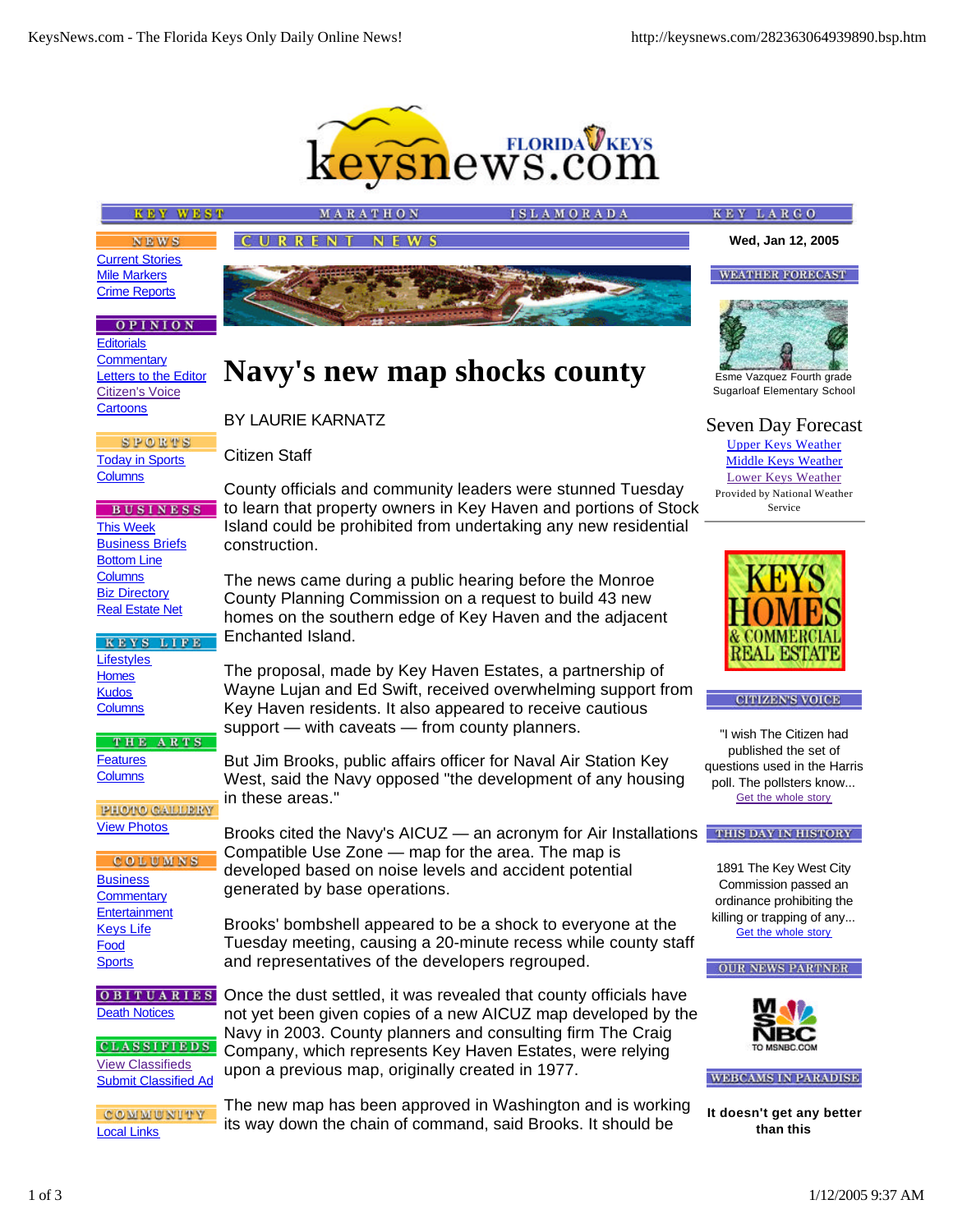**Around the Keys** 

available for release in the near future.

**GOVERNMENT** Local, State & **Federal Links** 

**ABOUT US** Our History Our Staff Keys Media Guide **Employment Opportunities** 

Based on the Navy's objection to the proposed Key Haven development, the item was continued until the Planning Commission's Feb. 9 meeting to give planners and the developer time to assess the ramifications of the new map, which could be huge, said Growth Management Director Tim McGarry.

McGarry said the new map, which expands the AICUZ boundary westward, could put the Stock Island CommuniKeys plan in "disarray" with its impacts on redevelopment of the island, as well as creating a prohibition on any new development on Key Haven.



Brooks said the Navy has no authority to force the county to abide by its map. However, the map — past, present or future versions — is part of the county's land-use rules, which prohibit the county from permitting certain types of construction within the AICUZ boundary.

Daily news for Key West and the Florida Keys

"We're caught between a rock and a hard place," said McGarry. "If we don't support the Navy, we're going to have problems with both the state and the Navy. We could compromise that Naval facility."



McGarry and Planning Director Marlene Conaway said the full effect of the map change can't be assessed until it, and accompanying standards for development, which also have been changed, have been carefully reviewed.

"We have not looked at the new standards, but we believe there have been changes in the way they address these strategies," McGarry said.

**lkarnatz@keysnews.com**

Watch the sunset from Mallory Square, even if you are stuck in Wisconsin. Or enjoy a virtual Margarita at Sloppy Joe's. Check out our Keys Web Cams.

**SEARCH OUR ARCHIVES** 

Search our **archives** for past stories using keywords, publication date, or author.



#### **KEYS LODGING**







**Check out the Photo Gallery Weekly for New Keys Photos!** Click here to view photos

#### **VISITING THE KEYS?**

Find everything you need to know to plan a **Florida Keys** vacation -- and more

#### **DINING OUT**



View our Dining Guide, updated quarterly with Menus from the variety of Keys Cuisine.

# **THE CITIZEN More News Stories**

**Headline:**

**Missed your paper today?** For redelivery or account credit, call us in Key West at (305) 292-7777 Option 4, in Marathon call (305) 743-8766, or e-mail us by clicking here.

Four vie for two seats on Marathon City Council Published on Wednesday, January 12, 2005 Police: Jilted husband shot man Published on Wednesday, January 12, 2005 Sculptor wants city support for boulders, biologist says breakwater will help reef Published on Wednesday, January 12, 2005 City may consider short-term rentals at Truman Annex Published on Wednesday, January 12, 2005 Lopez resigns from CRB, board to advertise for replacement Published on Wednesday, January 12, 2005 Navy's new map shocks county Published on Wednesday, January 12, 2005 Sliding garbage trucks, rollover halt traffic, send one to

*Published on Wednesday, January 12, 2005*